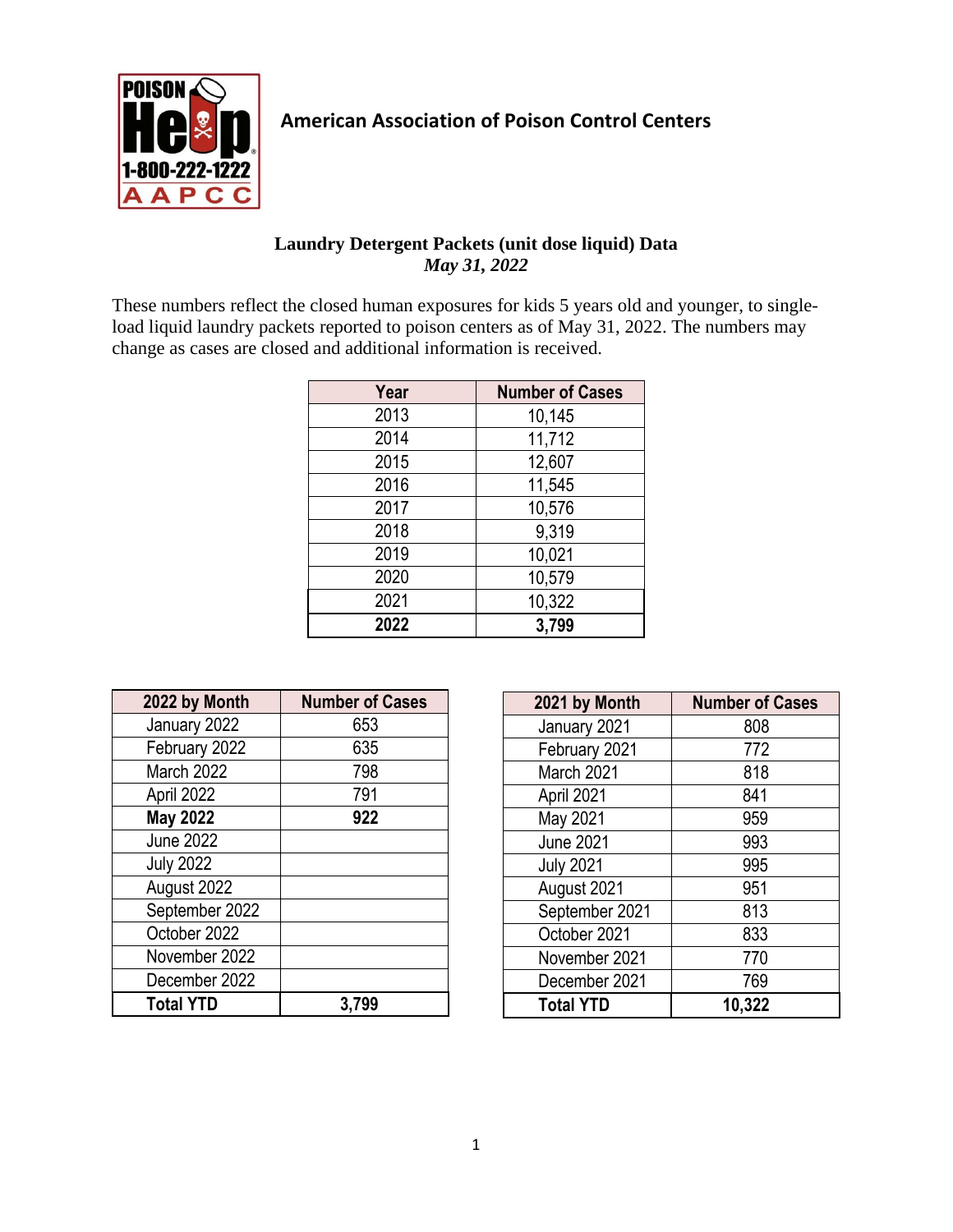| 2020 by Month    | <b>Number of Cases</b> |
|------------------|------------------------|
| January 2020     | 790                    |
| February 2020    | 733                    |
| March 2020       | 861                    |
| April 2020       | 817                    |
| May 2020         | 916                    |
| <b>June 2020</b> | 988                    |
| <b>July 2020</b> | 1,026                  |
| August 2020      | 986                    |
| September 2020   | 933                    |
| October 2020     | 977                    |
| November 2020    | 802                    |
| December 2020    | 750                    |
| <b>Total YTD</b> | 10,579                 |

| 2018 by Month    | <b>Number of Cases</b> |
|------------------|------------------------|
| January 2018     | 611                    |
| February 2018    | 602                    |
| March 2018       | 720                    |
| April 2018       | 775                    |
| May 20178        | 873                    |
| <b>June 2018</b> | 884                    |
| <b>July 2018</b> | 892                    |
| August 2018      | 877                    |
| September 2018   | 821                    |
| October 2018     | 852                    |
| November 2018    | 698                    |
| December 2018    | 714                    |
| Total            | 9,319                  |

| 2016 by Month    | <b>Number of Cases</b> |
|------------------|------------------------|
| January 2016     | 1,010                  |
| February 2016    | 894                    |
| March 2016       | 941                    |
| April 2016       | 964                    |
| May 2016         | 1,112                  |
| <b>June 2016</b> | 945                    |
| <b>July 2016</b> | 1,014                  |
| August 2016      | 1,042                  |
| September 2016   | 943                    |
| October 2016     | 986                    |
| November 2016    | 883                    |
| December 2016    | 811                    |
| <b>Total</b>     | 11,545                 |

| 2019 by Month    | <b>Number of Cases</b> |
|------------------|------------------------|
| January 2019     | 637                    |
| February 2019    | 683                    |
| March 2019       | 759                    |
| April 2019       | 810                    |
| May 2019         | 940                    |
| <b>June 2019</b> | 963                    |
| <b>July 2019</b> | 948                    |
| August 2019      | 917                    |
| September 2019   | 969                    |
| October 2019     | 940                    |
| November 2019    | 762                    |
| December 2019    | 693                    |
| <b>Total</b>     | 10,021                 |

| 2017 by Month    | <b>Number of Cases</b> |
|------------------|------------------------|
| January 2017     | 781                    |
| February 2017    | 788                    |
| March 2017       | 912                    |
| April 2017       | 891                    |
| May 2017         | 1,037                  |
| <b>June 2017</b> | 1,067                  |
| <b>July 2017</b> | 943                    |
| August 2017      | 1,003                  |
| September 2017   | 906                    |
| October 2017     | 861                    |
| November 2017    | 760                    |
| December 2017    | 627                    |
| <b>Total</b>     | 10,576                 |

| 2015 by Month    | <b>Number of Cases</b> |
|------------------|------------------------|
| January 2015     | 906                    |
| February 2015    | 834                    |
| March 2015       | 990                    |
| April 2015       | 1,018                  |
| May 2015         | 1,132                  |
| <b>June 2015</b> | 1,182                  |
| <b>July 2015</b> | 1,136                  |
| August 2015      | 1,132                  |
| September 2015   | 1,121                  |
| October 2015     | 1,064                  |
| November 2015    | 1,068                  |
| December 2015    | 1,024                  |
| <b>Total</b>     | 12,607                 |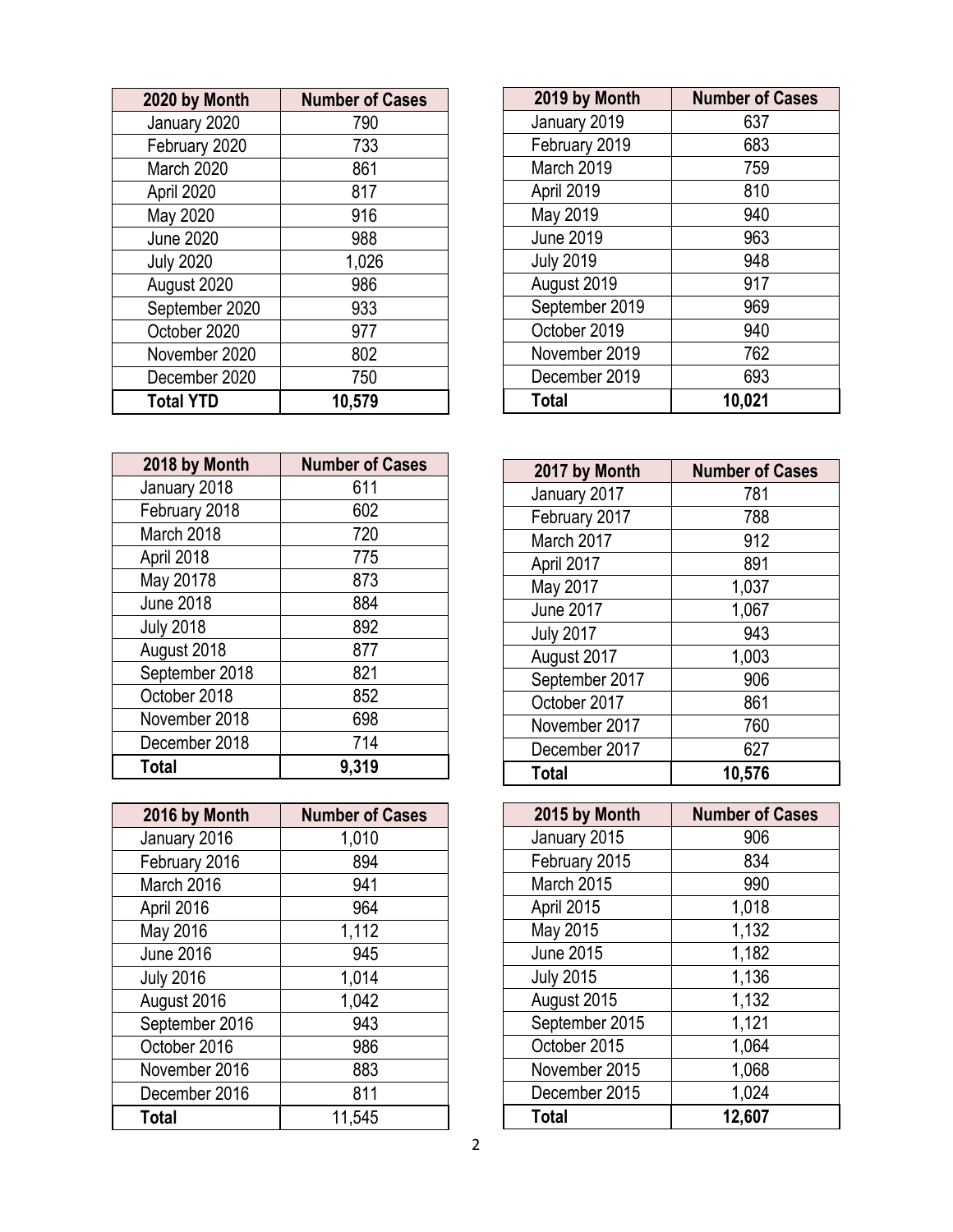| 2014 by Month    | <b>Number of Cases</b> |
|------------------|------------------------|
| January 2014     | 789                    |
| February 2014    | 792                    |
| March 2014       | 970                    |
| April 2014       | 942                    |
| May 2014         | 989                    |
| <b>June 2014</b> | 1,164                  |
| <b>July 2014</b> | 1,056                  |
| August 2014      | 1,143                  |
| September 2014   | 1,075                  |
| October 2014     | 1,022                  |
| November 2014    | 928                    |
| December 2014    | 842                    |
| <b>Total</b>     | 11,712                 |

| 2013 by Month    | <b>Number of Cases</b> |
|------------------|------------------------|
| January 2013     | 496                    |
| February 2013    | 742                    |
| March 2013       | 866                    |
| April 2013       | 960                    |
| May 2013         | 941                    |
| <b>June 2013</b> | 943                    |
| <b>July 2013</b> | 973                    |
| August 2013      | 968                    |
| September 2013   | 893                    |
| October 2013     | 880                    |
| November 2013    | 757                    |
| December 2013    | 726                    |
| <b>Total</b>     | 10,145                 |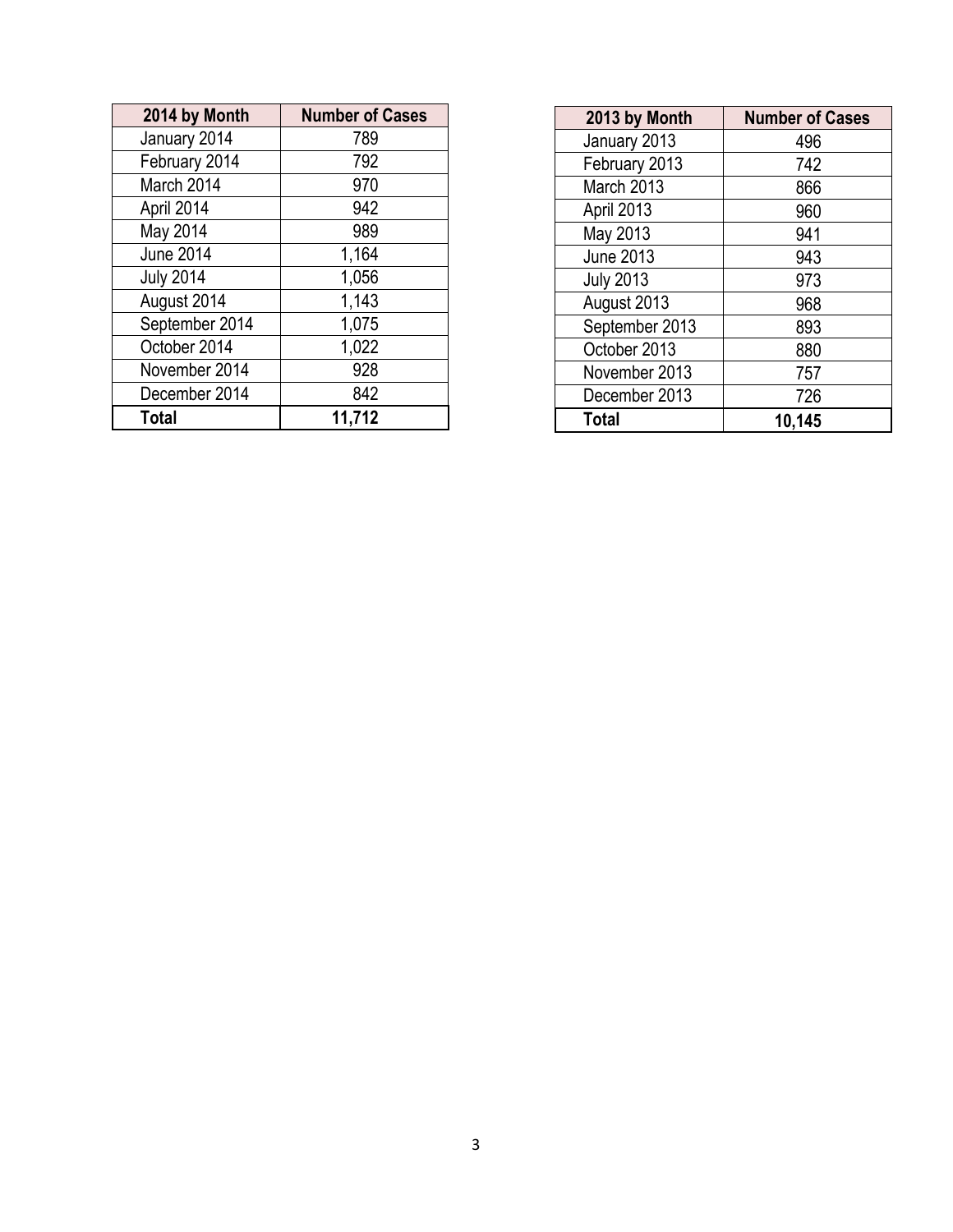**Please note:** American Association of Poison Control Center data for this year and last is considered preliminary because it is possible that a poison center may update a case anytime during the year if new information is obtained. In the fall of each year, the data for the previous year is locked, and no additional changes are made.

The term "exposure" means someone has had contact with the substance in some way; for example, ingested, inhaled, absorbed by the skin or eyes, etc. Not all exposures are poisonings or overdoses.



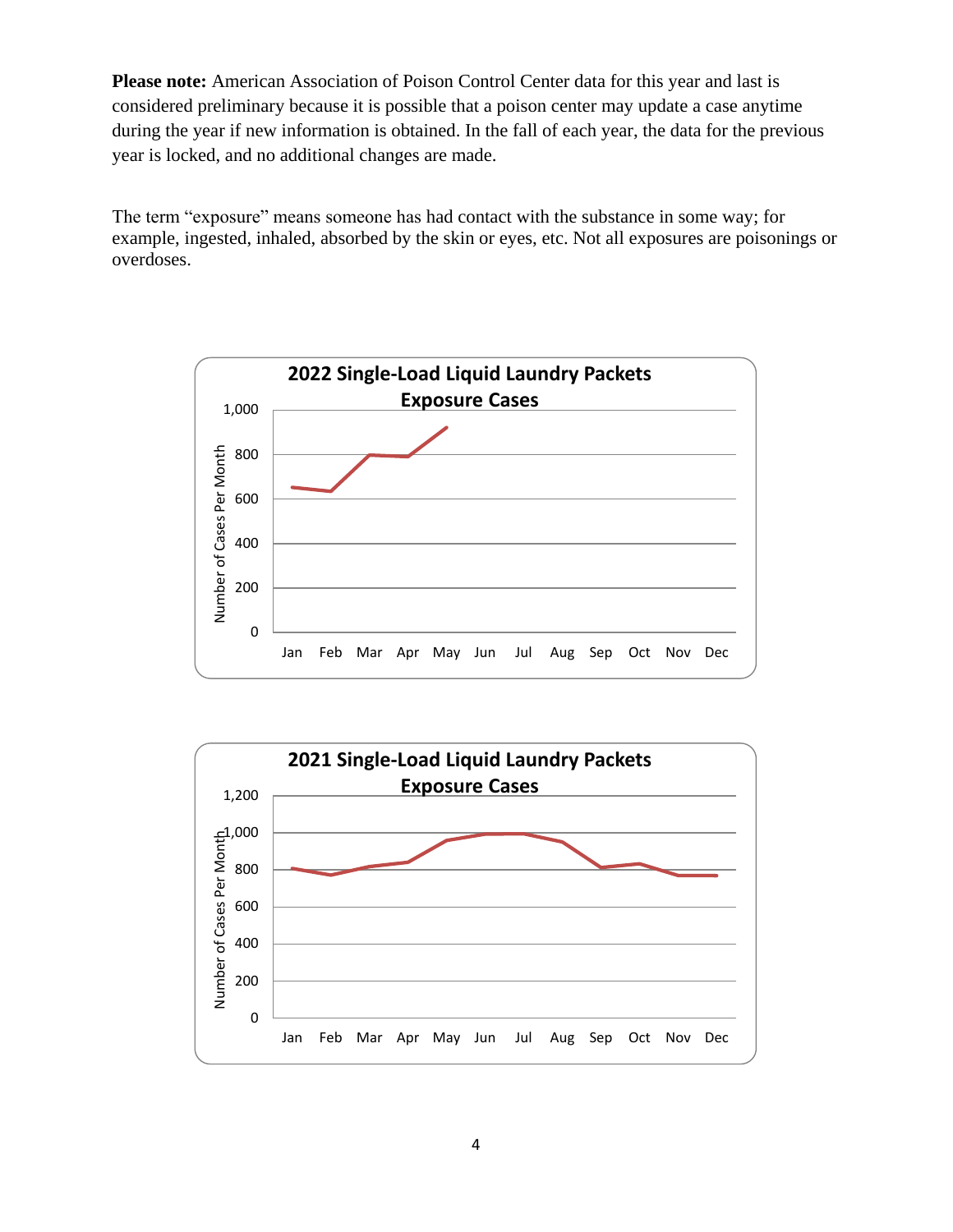



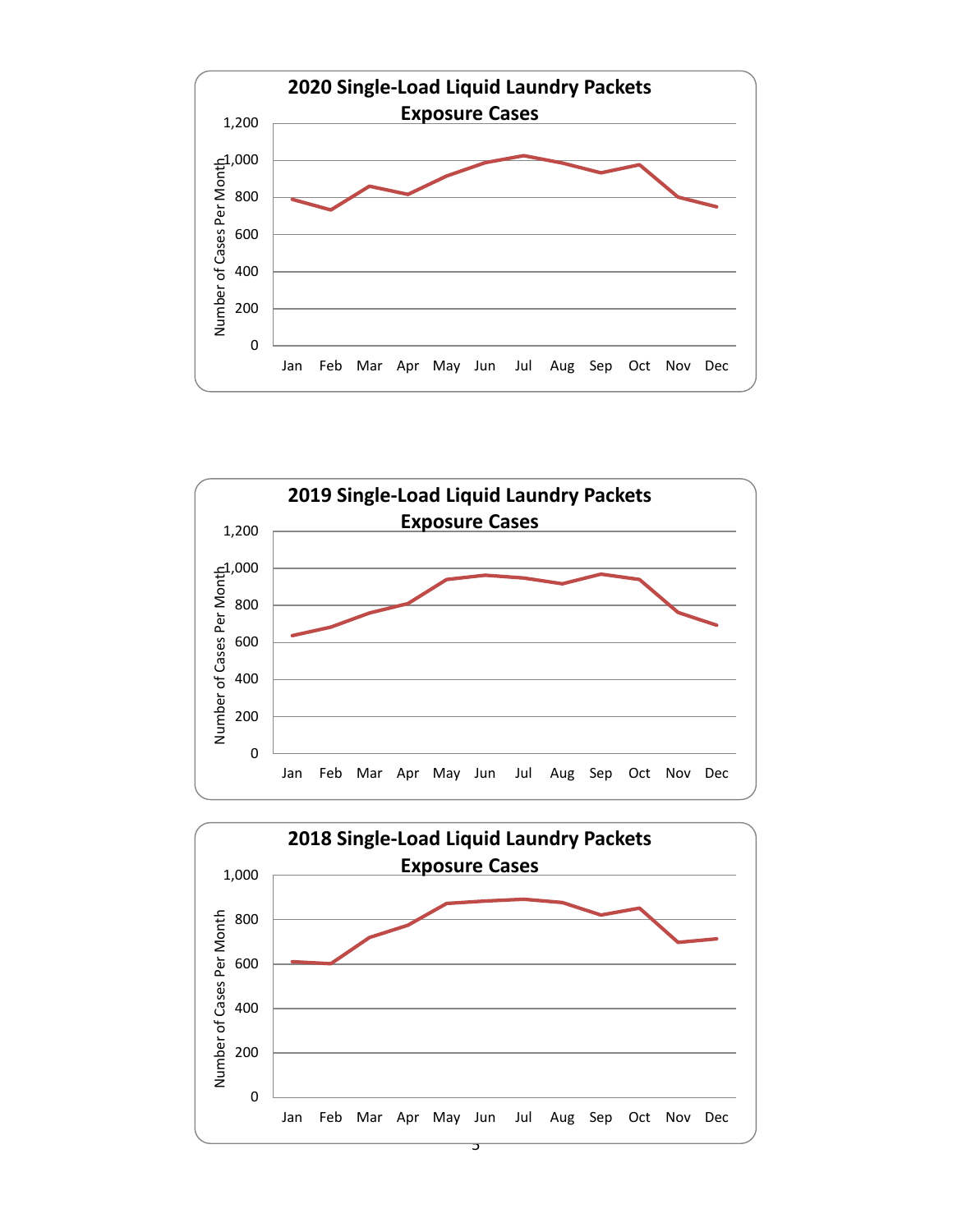